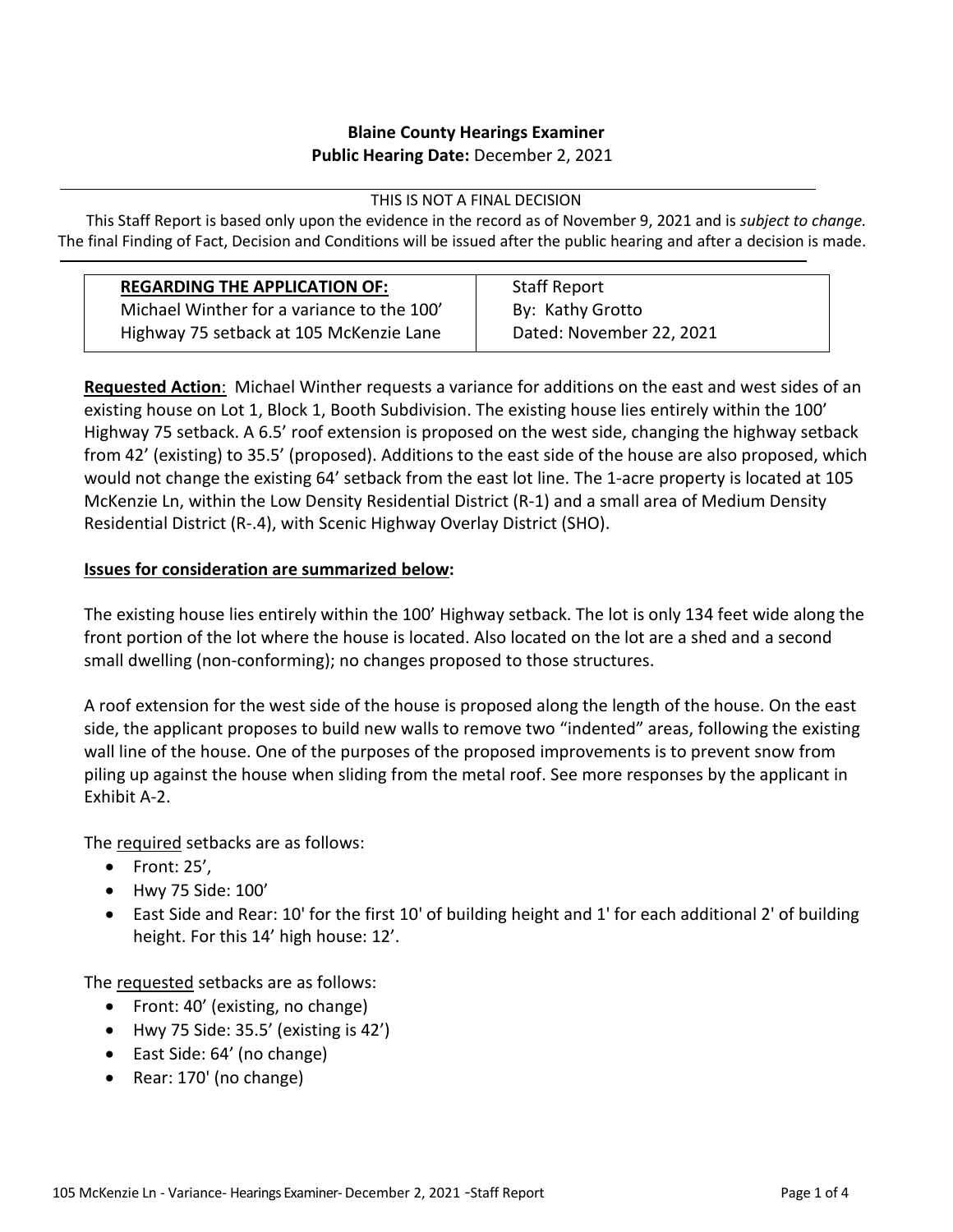### I. **Application, Notice, Exhibits & General Facts**

- 1. Application- A variance application was received on September 28, 2021 and certified as being generally complete on November 1, 2021.
- 2. Disclosures: Site Visits? Ex. Parte Communications? Economic Conflicts? Other Conflicts? *Ex parte* contacts involve a decision-maker's receipt of any information pertaining to an open application on a quasi-judicial matter. (ie: emails, phone calls, conversations) The undisclosed receipt and consideration of *ex parte* information denies interested persons their right to review and respond to this off the record information, resulting in a due process violation and more generally, an unfair process.
- 3. Notice- Public Notice for this application was as follows:
	- a. Legal notice was published in the Idaho Mountain Express on November 17, 2021.
	- b. Notice was mailed on November 18, 2021, to surrounding landowners within 300' of the exterior boundary of the property and to all Blaine County political subdivisions.
	- c. An on-site notice was posted on the applicant's property on November 22, 2021, more than 7 days before the scheduled public hearing, as evidenced by an affidavit of posting in the record.

►Pursuant to Idaho Code §67-6512 and Blaine County Zoning Ordinance regulations, the Hearing Examiner shall review the above notice procedures and make a finding as to compliance with the requirements of Blaine County Zoning Ordinance §9-30-3.

4. Exhibits- The following are attached hereto as referenced:

A Exhibits- Applicant submittals (received on September 28, 2021, unless otherwise noted)

- **A-1.** Completed application form
- **A-2.** Applicant responses to criteria for review
- **A-3.** Site plan (received 11-1-21)
- **A-4.** Footprint plan view
- **A-5.** Proposed roof extension elevation view
- **A-6.** Proposed roof extension plan view
- **A-7.** Proposed east side wall extensions plan view
- **A-8.** Site photographs
- **A-9.** Booth Subdivision plat

B Exhibits-Agency Comments - No agency comments sought

#### C Exhibits- Blaine County Supplements - None

D Exhibits- Public Comment- No comments received as of the date of this report.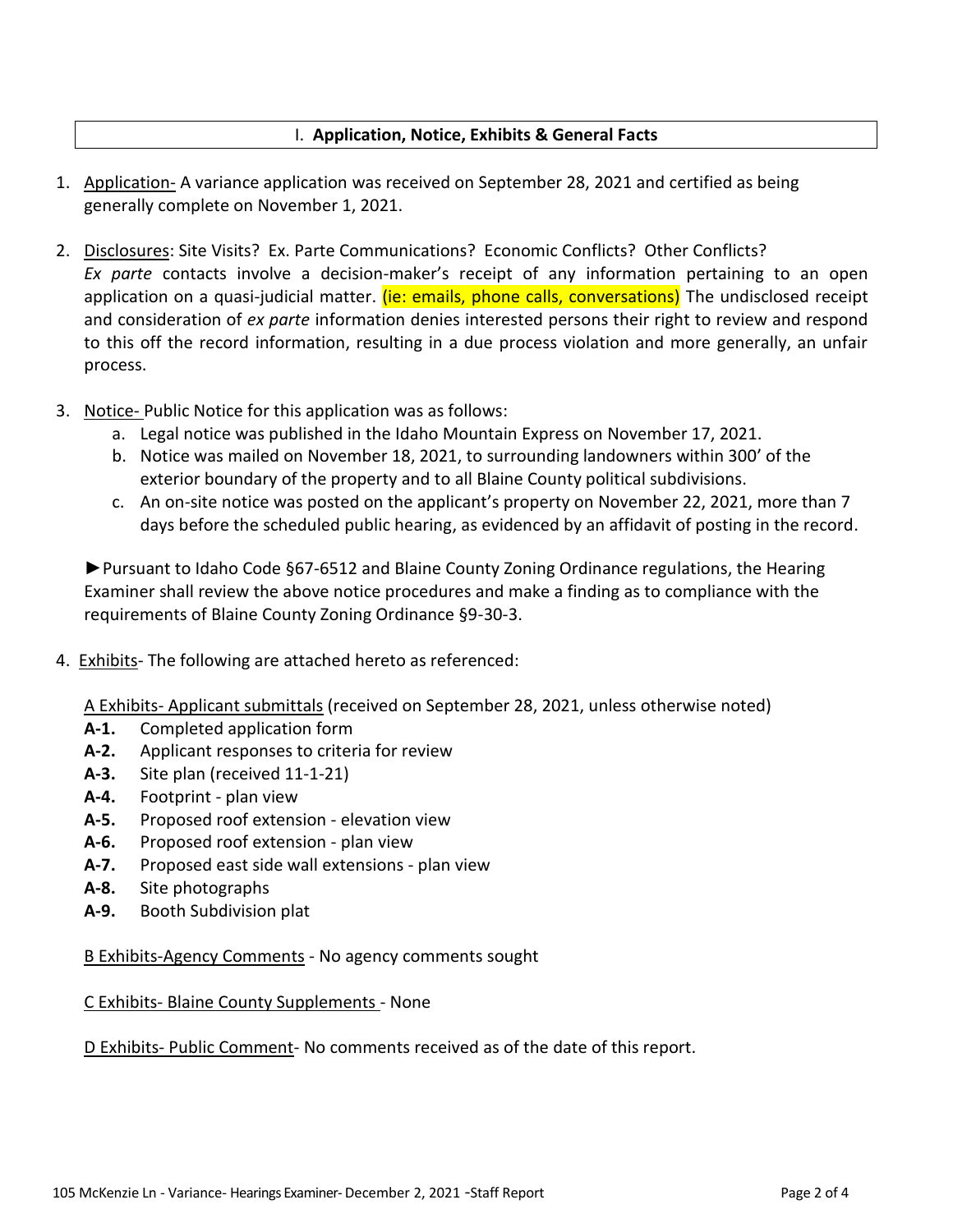### **II. Criteria for Review and Evaluation under §9-30-4 of the Zoning Ordinance for Variance Applications**

*The criteria for review and evaluation of variance applications are found in the Blaine County Zoning Ordinance §9- 30-4. The Hearing Examiner shall consider these criteria, as well as factors specified in other sections of the Zoning Ordinance and in the Blaine County Comprehensive Plan, in ruling on the applicant's request for a variance.*

 $\triangleright$  Applicant response: The applicant has submitted written responses to the criteria; see Exhibit A-2.

# *A. Whether the granting of the variance will conflict with the public interest as expressed in the Blaine County Comprehensive Plan.*

Staff comment and recommendation: The proposed variance does not conflict with the Comp Plan. It is supported in the Housing chapter's Desired Outcomes:

#### *B. Types of Housing*

*B-7: Support efforts to address the age and condition of existing housing stock in the unincorporated County through a variety of land use, building and incentive programs. Consider more flexible regulations for existing nonconforming buildings and lots that provide housing for year-round residents, including zoning changes, flexibility in energy codes and other modifications, recognizing that continuing to live in existing homes is the most sustainable practice.*

# *B. Whether there are exceptional conditions creating an undue hardship, applicable only to the property involved or the intended use thereof, which do not generally apply to the property or class of use in the zone or district?*

Staff comment and recommendation: The applicant's undue hardship is the fact that the entire house is located within the 100' highway setback, such that any addition requires a variance. This lot is quite narrow being 134' in the location of the house. See site plan, Exhibit A-3.

# *C. Whether the granting of such relief will be detrimental to the public health, safety, or welfare.* Staff comment and recommendation: No detriment is seen. Safety for the inhabitants of the dwelling is cited as one of the reasons for the proposed improvements. The applicants state that snow sliding from the roof could break windows and a glass door, as well as potential flooding of the basement.

#### *D. Whether the owner can derive a reasonable use of the owner's land without a variance.*

Staff comment and recommendation: The existing dwelling was built in 1940. No remodels have been noted by the Assessor's Office. The applicant seeks the variance to make improvements to the 80-year old house. The proposed improvements are not extensive and may be considered necessary to derive reasonable use of this particular lot while maintaining the existing dwelling. See photographs, Exhibit A-8.

#### *E. Whether the variance will effect a change in zoning.*

Staff comment and recommendation: The existing R-1 and R-.4 zoning includes single family dwellings as primary permitted uses.